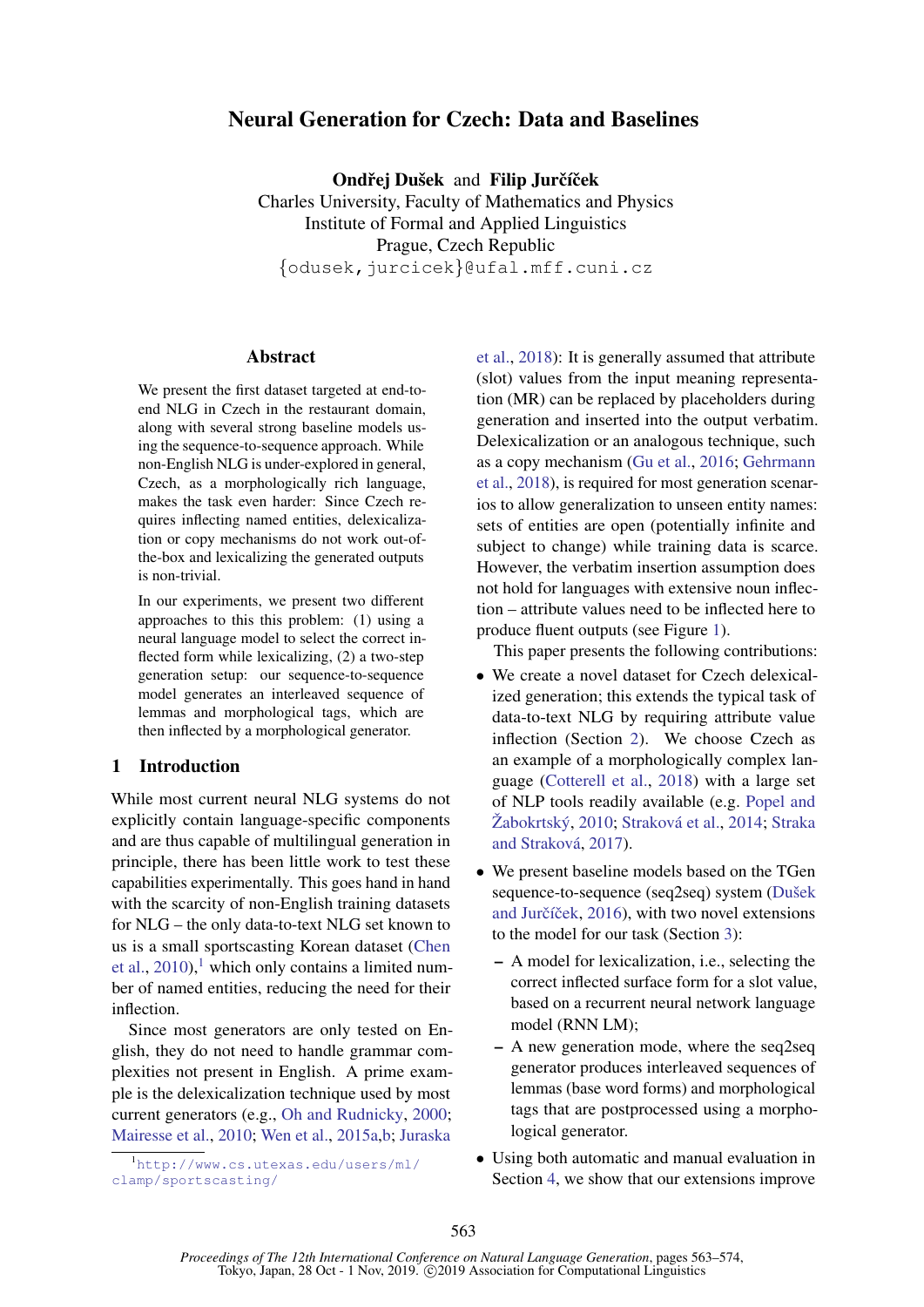<span id="page-1-0"></span>

| ?confirm(good for meal=breakfast)<br>snídani<br>vhodnou restauraci na X-good for meal?<br>Hledáte<br>Do-you-look-for a-suitable restaurant<br>for [breakfast]<br>najít restauraci, kde se<br>Chcete<br>Do-you-want to-find a-restaurant where yourself well [you-will-have-breakfast]                                                                                                                               | needs accusative noun<br>needs a verb in<br>2 <sup>nd</sup> person plural future<br>nasnídáte<br>dobře X-good for meal? | snídaně<br>snídaně<br>snídaně<br>snídaní<br>snídani<br>snídaním<br>snídani<br>snídaně<br>snídani<br>snídaních<br>snídaní<br>snídaněmi | $NNFS1---A---$<br>$NNFS2---A---A$<br>$NNFP2---A---A$<br>$NNFS3---A---A$<br>$NNFP3 - - - - A - - - -$<br>$NNFS4---A---$<br>$NNF56---A---$<br>$NNFP6---A---$<br>$NNF57---A---$<br>$NNFP7---A---A$ | snídaňový<br>snídaňový<br>snídaňová<br>snídaňové<br>snídaňoví<br>snídaňové<br>(37 more)<br>snídaňové | $AAMS1 - - -1A - - -$<br>AAIS1----1A---- nasnídáte<br>$AAFS1 - - -1A - - -$<br>$AANS1 - - -1A - - -$<br>$AAMP1---1A---$<br>$AAIP1---1A---$<br>$snídaňového AATS2---1A---$<br>$AAF52---1A---$<br>$snídaňového AANS2---1A---$<br>snídaňových AAMP2----1A----<br>snídaňovými AANP7----1A---- | snídat<br>nasnídat<br>nasnídali<br>posnídáte<br>posnídat<br>posnídali | $Vf$ -------- $A$ ----<br>$VB - P - - - 2P - AA - - -$<br>$Vf$ -------- $A$ ----<br>$VpMP---XR-AA---$<br>$VB - P - - - 2P - AA - - -$<br>$Vf$ -------- $A$ ----<br>$VDMP - - XR - AA - - -$ |
|---------------------------------------------------------------------------------------------------------------------------------------------------------------------------------------------------------------------------------------------------------------------------------------------------------------------------------------------------------------------------------------------------------------------|-------------------------------------------------------------------------------------------------------------------------|---------------------------------------------------------------------------------------------------------------------------------------|-------------------------------------------------------------------------------------------------------------------------------------------------------------------------------------------------|------------------------------------------------------------------------------------------------------|-------------------------------------------------------------------------------------------------------------------------------------------------------------------------------------------------------------------------------------------------------------------------------------------|-----------------------------------------------------------------------|---------------------------------------------------------------------------------------------------------------------------------------------------------------------------------------------|
| inform(name='Baráčnická rychta', area='Malá Strana')                                                                                                                                                                                                                                                                                                                                                                |                                                                                                                         |                                                                                                                                       |                                                                                                                                                                                                 |                                                                                                      |                                                                                                                                                                                                                                                                                           |                                                                       |                                                                                                                                                                                             |
| Baráčnická rychta<br>$NNFS1---A---$<br><u> The Common State Common State Common State Common State Common State Common State Common State Common State Common State Common State Common State Common State Common State Common State Common State Common State Common S</u><br>Baráčnické rychty<br>NNES2-----A---- needs nominative<br>Baráčnické rychtě<br>$NNFS3---A---$<br>Baráčnickou rychtu<br>$NNFS4---A---$ | $\rightarrow$ Baráčnická rvchta<br>X-name<br>[Baráčnická rychta] is in [Malá Strana]                                    | Malé Straně +<br>je na X-area.                                                                                                        |                                                                                                                                                                                                 | needs locative                                                                                       |                                                                                                                                                                                                                                                                                           | Malá Strana<br>Malé Strany<br>Malé Straně<br><b>Malou Stranu</b>      | $NNF52---A---$<br>$NNFS3---A---A$<br>$NNF54---A---$                                                                                                                                         |
| Baráčnické rvchtě<br>$NNF56---A---$<br>Baráčnickou rychtou NNFS7-----A----<br>needs accusative                                                                                                                                                                                                                                                                                                                      | → Baráčnickou rvchtu<br>X-name<br>[Baráčnická rychta] you-find in the-area [of-Malá Strana]                             |                                                                                                                                       | Malé Strany<br>najdete v oblasti X-area.                                                                                                                                                        | needs genitive                                                                                       |                                                                                                                                                                                                                                                                                           | Malé Straně<br><b>Malou Stranou</b>                                   | $NNF56---A---$<br>$NNF57---A---$                                                                                                                                                            |

Figure 1: Example of delexicalized generation in Czech. Input MRs are shown in bold blue, corresponding target (delexicalized) outputs in bold black, with "X-" marking slot value placeholders. English glosses are shown below each word in gray. Appropriate inflected forms to be filled into slot placeholders are shown in bold green, with lists of all possible forms along with their morphological tags (Hajič, [2004\)](#page-9-4). Note that the surface form for "Xgood for meal" can even have different parts-of-speech (left column: noun, middle: adjective, right: verb forms).

over the base model, but do not solve the task completely.

We propose improvements for future work in Section [6.](#page-8-2) Our dataset and all experimental code are released on GitHub.[2](#page-1-2)

# <span id="page-1-1"></span>2 Dataset

Our goal was to create a dataset comparable in size and domain to existing English data-to-text NLG datasets used in experiments with neural systems. Since there are few to none Czech speakers on crowdsourcing platforms [\(Pavlick et al.,](#page-10-5) [2014;](#page-10-5) Dušek et al., [2014\)](#page-9-5), we were not able to use them for data collection. Recruiting freelance translators seemed easier than training annotators; therefore, we turned to localizing and translating an existing dataset instead of creating a new one from scratch. We chose the restaurant dataset of [Wen](#page-11-1) [et al.](#page-11-1) [\(2015b\)](#page-11-1) due to its manageable, yet non-trivial size and the familiarity of the domain (cf. [Mairesse](#page-10-1) [et al.,](#page-10-1)  $2010$ ; Dušek et al.,  $2019$ ). The original dataset contains 5,192 MR-sentence pairs, where MRs come in the form of dialogue acts (DAs). A DA consists of DA type (e.g., *request*, *confirm*, *inform*) and a list of slots (attributes) and their values (e.g., *name*, *price range*, *address*, *area*). There are 8 different DA types and 12 slots in the dataset. All slots except the binary *kids allowed* are delexicalized during generation (cf. Figure [1\)](#page-1-0).

- <span id="page-1-4"></span>*Ananta* – feminine noun, inflected (nom: *Ananta*, gen: *Ananty*, dat, loc: *Ananteˇ*, acc: *Anantu*, inst: *Anantou*)
- *BarBar* masculine inanimate noun, inflected (nom, acc: *BarBar*, gen, dat, loc: *BarBaru*, inst: *Bar-Barem*)
- *Café Savoy* neuter noun, not inflected
- *Misto* neuter noun, inflected (nom, acc: *Misto*, gen: *Místa*, dat: *Místu*, loc: *Místě*, inst: *Místem*)
- *U Konšelů* prepositional phrase, not inflected

Figure 2: Examples of restaurant names from the localized data with different morphosyntactic behavior (*nom* = nominative, *gen* = genitive, *dat* = dative, *acc* = accusative, *loc* = locative, *inst* = instrumental).

#### 2.1 Localizing the Data

We first needed to localize the dataset, replacing the original setting of San Francisco with a Czech one. In particular, we aimed at using domestic entity names (DA slot values) that need to be inflected since foreign names are often kept uninflected in Czech, using less fluent and conspicuous grammatical constructions to avoid inflection.[3](#page-1-3)

We localized the following slots in both DAs and texts from the dataset: restaurant names, areas, food types, street addresses, and landmarks. We

<span id="page-1-2"></span> $^2$ **Dataset:** https://qithub.com/UFAL-DSG/cs\_ [restaurant\\_dataset](https://github.com/UFAL-DSG/cs_restaurant_dataset), code: [https://github.](https://github.com/UFAL-DSG/tgen) [com/UFAL-DSG/tgen](https://github.com/UFAL-DSG/tgen).

<span id="page-1-3"></span> $3$ This is not to say that we avoided using any foreign words in the localization process. Since foreign restaurant names are quite common in Czechia, we also included some of them in the localized data.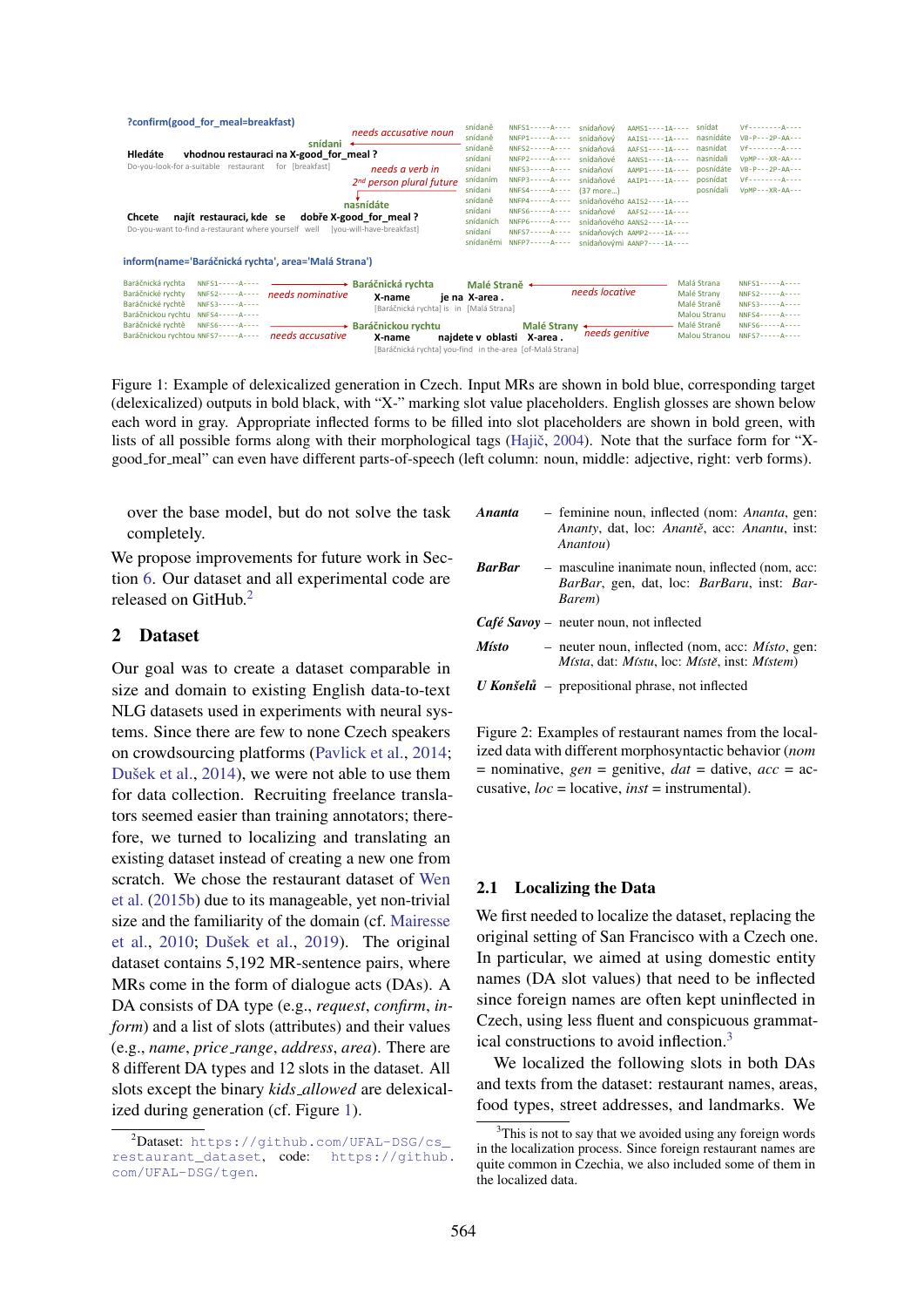used a list of randomly chosen restaurant names from the Prague city center as well as lists of Prague neighborhoods, streets, and landmarks. The resulting sentences contain mostly factually inaccurate, yet meaningful utterances about restaurants in Prague.

The localized lists are quite short, with just 15 different restaurant names and a similar number of landmarks, streets, and neighborhoods. While much longer lists would be needed for a real-world scenario, this is sufficient to cover most common classes of names with different inflection patterns and/or syntactic behavior (see Figure [2\)](#page-1-4).

## 2.2 Translation

We recruited six translators and asked them to translate all unique texts in the localized dataset. They were given the following instructions:

- translate the utterances in isolation.
- use fluent, spoken-style Czech,
- strive to preserve the facts but not necessarily all nuances of the original,
- use varying synonyms (as long as they belong to casual, fluent Czech), including for entity names or slot values (such as price ranges or meal types),
- inflect entity names as needed,
- use formal address (or plural) when addressing the user, and use the female form in the first person for self-references.[4](#page-2-0)

All rules but the last one aim at obtaining a varied and fluent dataset; the last rule strives for consistency. Note that the translators were not given the input DAs – these carry no more information than the corresponding English sentences, and we assume that they would only confuse the translators and could hurt the fluency of the results.

# 2.3 Consistency Checks and Deduplication

We checked the translated Czech texts for the presence of all required slot values. We took the following iterative, partially automatic approach:

<span id="page-2-1"></span>1. Create a list of possible inflected surface forms for all slot values in the dataset. We used

the morphological generator of Straková et al. [\(2014\)](#page-10-3) to inflect the surface forms automatically and manually checked for errors.

- <span id="page-2-2"></span>2. Given a DA and a translated sentence, check (using an automatic script) that the sentence contains surface forms for all slots in the DA.
- 3. Given a sentence found by the script to miss a value, check if it contains an alternative surface form not included in the list from Step [1.](#page-2-1) If so, add this alternative surface form to the list.
- 4. If the translated sentence does not contain any mention of the DA value, fix the translation.
- 5. Repeat from Step [2](#page-2-2) until there are no missing DA value mentions in the whole set.

Note that these checks result not only in greater consistency of the dataset, but also in a list of possible surface realizations for all slot values in the dataset. We store this list including morphological information provided by the tagger (with manually corrected errors), and we use it for lexicalization (see Section [3\)](#page-3-0). $5$ 

# <span id="page-2-5"></span>2.4 Duplicate Sentence Handling

If the exact lexicalization is not taken into account, the original dataset of [Wen et al.](#page-11-1) [\(2015b\)](#page-11-1) contains a lot of duplicate texts – the total number of DA-text pairs is 5,192, but only 2,648 are unique. Therefore, we chose to only translate unique texts, in order to speed up the translation process and lower the costs, albeit at a cost of a lower-quality result. We ensured that the translations preserve the same number of unique sentences by modifying any duplicate translations, manually replacing selected words or phrases with synonyms.

After the dataset was translated, we expanded it to obtain the same number of instances and the same distribution of different DAs as in the original. Given a delexicalized DA, a list of corresponding translated sentences, and the target number of corresponding sentences to match the original set, we sampled additional copies of the existing translations to match the number of originals. To estimate probabilities of the individual translations for the sampling, we used a 5-gram  $LM<sup>6</sup>$  $LM<sup>6</sup>$  $LM<sup>6</sup>$  trained on lemmatized and delexicalized translations (see Figure [3](#page-3-1) for details). We obtained LM scores for all

<span id="page-2-0"></span><sup>4</sup>Czech grammar requires a selection between formal an informal address whenever using a verb in the 2nd person [\(Naughton,](#page-10-6) [2005,](#page-10-6) p. 134ff.). For verbs with past tense or conditional and in any person, gender must be selected [\(Naughton,](#page-10-6) [2005,](#page-10-6) p. 140ff.). Here we opted for a feminine form whenever the system addresses itself, and formal address (mostly homonymous with plural) when addressing the user.

<span id="page-2-3"></span><sup>&</sup>lt;sup>5</sup>We treat multiword slot values as single tokens in our surface form list. We assign them a morphological tag that fits the whole expression best, e.g., a noun tag for noun phrases.

<span id="page-2-4"></span><sup>6</sup>We used the implementation in the KenLM toolkit [\(Heafield,](#page-9-7) [2011\)](#page-9-7).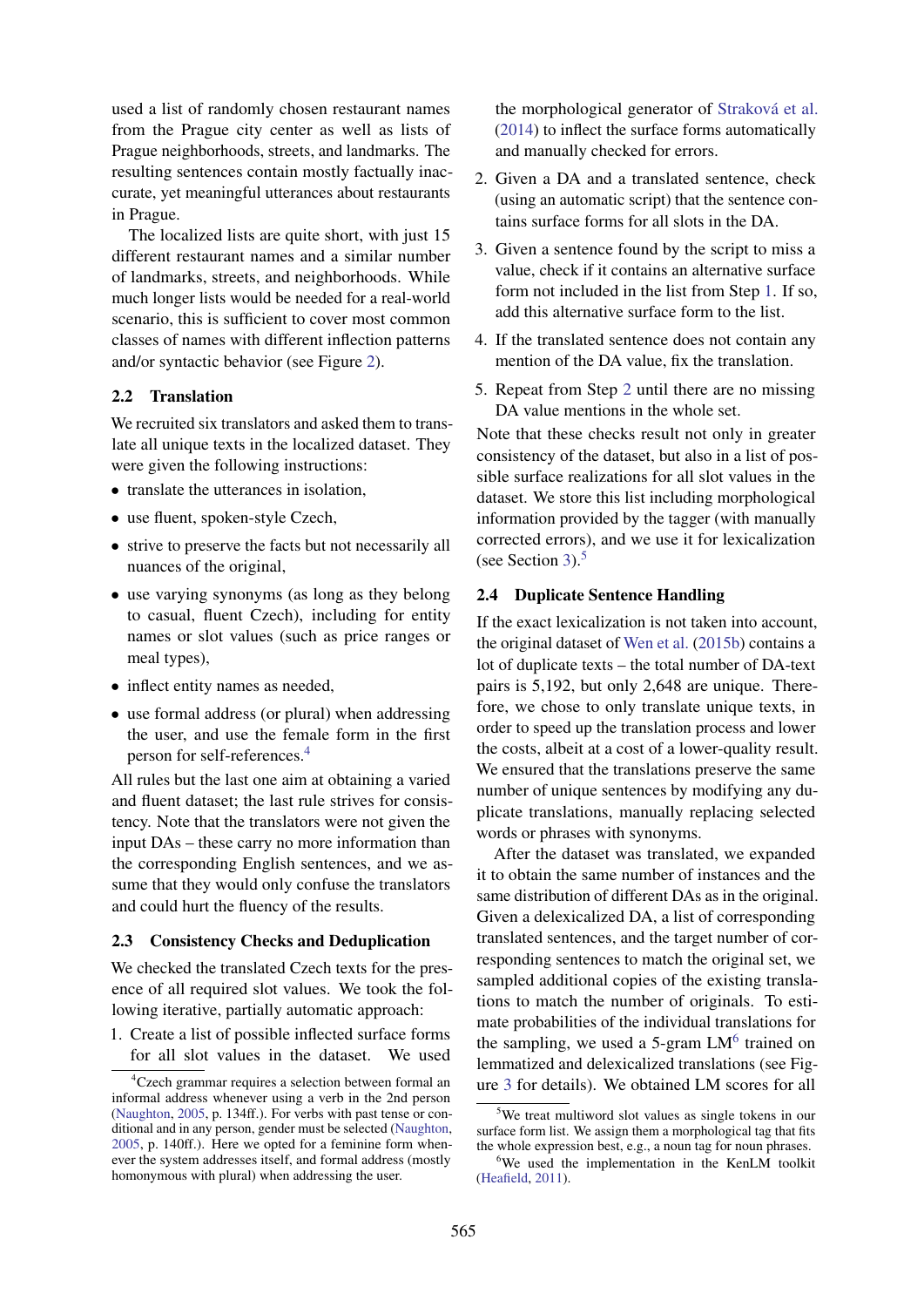<span id="page-3-1"></span>

|                                                                                                   |  |  |  |  |  |  |  | mít pro ty vhodný restaurace jeho název být X-name a moci se                                             |  |  | dát X-food kuchyně. |  |
|---------------------------------------------------------------------------------------------------|--|--|--|--|--|--|--|----------------------------------------------------------------------------------------------------------|--|--|---------------------|--|
|                                                                                                   |  |  |  |  |  |  |  | Mám pro Vás vhodnou restauraci. Její název je Kočár z Vídně a můžete si dát českou kuchyni.              |  |  |                     |  |
|                                                                                                   |  |  |  |  |  |  |  | I have for you a suitable restaurant. Its name is Kočár z Vídně and you can yourself give Czech cuisine. |  |  |                     |  |
| 'I have a suitable restaurant for you. Its name is Kočár z Vídně and you can have Czech cuisine.' |  |  |  |  |  |  |  |                                                                                                          |  |  |                     |  |

Figure 3: Lemmatized and delexicalized form of the translations for LM scoring. Top: lemmatized and delexicalized Czech used for the LM; middle: original Czech sentence including lexicalization; bottom: English word-byword gloss. An English translation is shown below the example.

<span id="page-3-2"></span>

|                                          | <b>English</b> | Czech |
|------------------------------------------|----------------|-------|
| Number of instances                      | 5,192          | 5,192 |
| Unique delexicalized instances           | 2,648          | 2,752 |
| Unique delexicalized DAs                 | 248            | 248   |
| Unique lemmas (in delexicalized set)     | 399            | 532   |
| Unique word forms (in delexicalized set) | 455            | 962   |
| Average lexicalizations per slot value   |                | 3.84  |

Table 1: Statistics of our translated Czech dataset and a comparison to the English original of [Wen et al.](#page-11-1) [\(2015b\)](#page-11-1). The average lexicalizations per slot value shows the number of different surface lexical forms per slot value, as it appears in the dataset. Numerals were disregarded when computing this value.

translations, used softmax to obtain a probability distribution, and sampled additional copies from this distribution. This ensures that translations using more frequent phrasing are more likely to be used multiple times in the set.

We then relexicalized the sampled copies: We randomly changed DA slot values and replaced their surface forms in the text using the surface forms list, checking for roughly corresponding morphology. Since the morphological information used by this approach was rather crude (e.g., noun/adjective gender was not taken into account), disfluencies ensued in some cases. Therefore, we manually corrected all relexicalized sentences, changing inflection or wording where needed.

# 2.5 Dataset Statistics

The final Czech set contains the same number of instances as the English original, copies the DA distribution of the original, and contains a slightly higher number of unique delexicalized sentences due to post-expansion corrections (see Section [2.4\)](#page-2-5). A statistics of the dataset size is shown in Table [1,](#page-3-2) with a comparison to the original English set. We can see that while the number of unique word lemmas (disregarding restaurant and place names) is slightly higher in the Czech set, the number of unique inflected word forms is more than twice as

<span id="page-3-3"></span>

| Part                      | Train | - Dev | Test. |
|---------------------------|-------|-------|-------|
| Unique delexicalized DAs  | 144   | -51   | -53   |
| Total number of instances | 3.569 | 781   | 842   |

Table 2: Dataset split statistics.

high. It is also clear that using slot values verbatim in the text is not possible in the Czech set as the number of possible lexical realizations for each value is much higher than one.

## <span id="page-3-5"></span>2.6 Data Split

The original dataset of [Wen et al.](#page-11-1) [\(2015b\)](#page-11-1), which used a sequential 3:1:1 split into training, development and test parts, suffered from a lot of overlap in terms of delexicalized DAs between the sections. This means that a system can perform quite well on this dataset and still be unable to generalize to unseen DAs [\(Lampouras and Vlachos,](#page-9-8) [2016\)](#page-9-8). To make testing systems' generalization capabilities possible on our Czech dataset, we opted for a different data split. We roughly keep the same 3:1:1 size proportion (see Table [2\)](#page-3-3), but we make sure no delexicalized DA appears in two different parts. On the other hand, we ensure that most DA types (*inform*, *confirm* etc.) are represented in all data parts, so the system has access to all general types of sentences during training.[7](#page-3-4)

# <span id="page-3-0"></span>3 Model

We use TGen (Dušek and Jurčíček, [2016\)](#page-9-3) in our experiments, which is a freely available NLG system based on the seq2seq model with attention [\(Bah](#page-8-3)[danau et al.,](#page-8-3) [2015\)](#page-8-3).

The seq2seq model consists of the encoder, the decoder, and the attention model. Both the encoder and decoder are recurrent neural networks (RNN)

<span id="page-3-4"></span><sup>7</sup>This is impossible to achieve for the *goodbye* and *?reqmore* DA types (i.e., goodbyes and asking if the user needs anything else). These DA types never appear with slots and thus only have one corresponding DA. We keep the corresponding instances in the training set.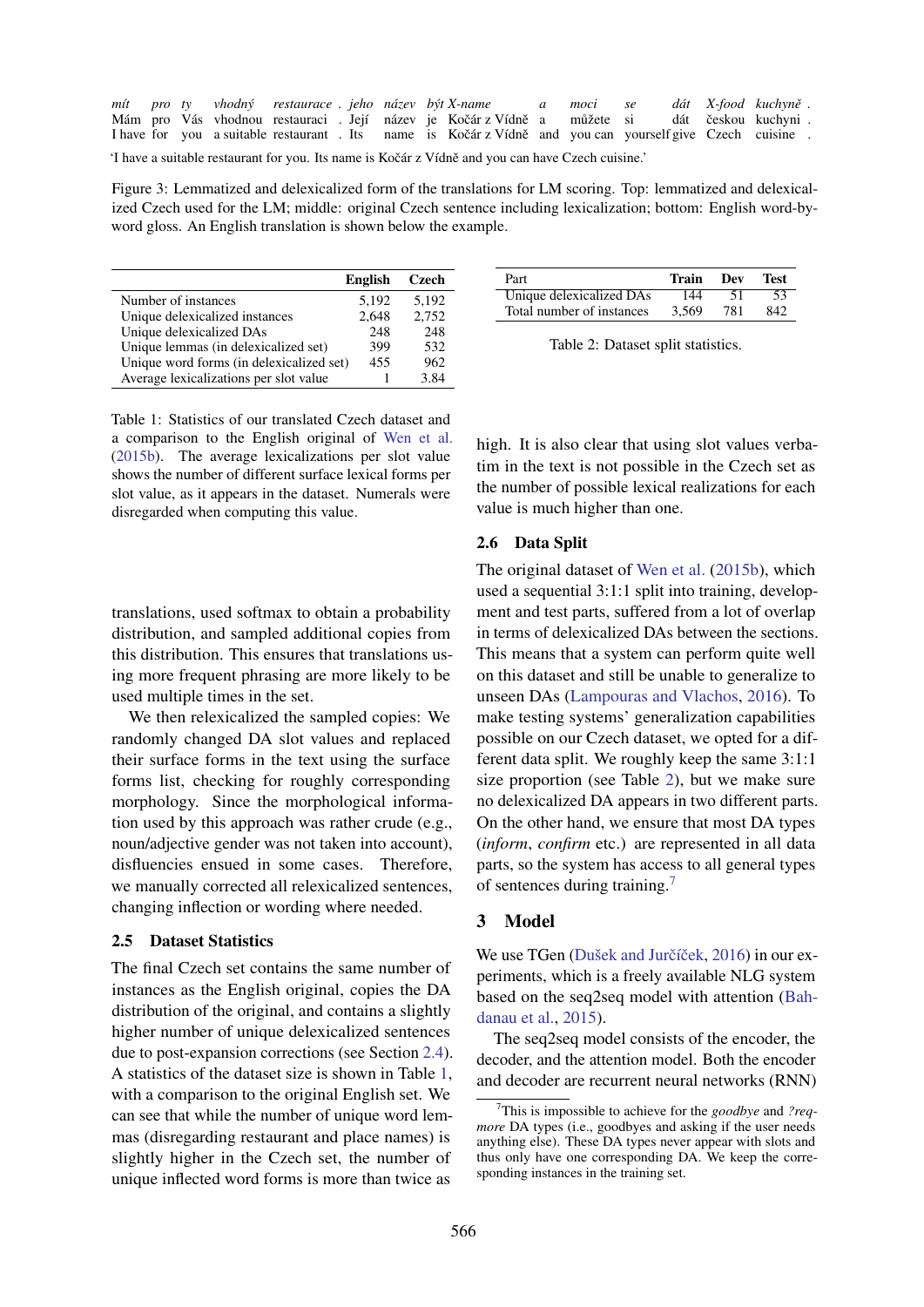with LSTM cells [\(Hochreiter and Schmidhuber,](#page-9-9) [1997\)](#page-9-9). The encoder takes the input DA as a sequence of triples "DA type  $-$  slot  $-$  value"<sup>[8](#page-4-0)</sup> and produces a sequence of hidden states. The last hidden state is used to initialize the decoder, all hidden states serve as input into the attention model. The attention model produces their weighted combination for each decoder step using a 1-layer fully connected network. The decoder generates output tokens one-by-one using the previously generated token and the attention model as inputs.

In addition to the basic seq2seq model, TGen adds beam search and a reranker for the candidate outputs on the generation beam that checks if the input semantics is preserved. The reranker encodes a candidate output using an LSTM RNN and produces a binary classification of DA types and slot-value pairs present. The number of differences against the input DA is used as penalty.

## 3.1 Basic Extensions

We added two features fairly standard in seq2seqbased models but absent from TGen:

- Bidirectional encoder [\(Bahdanau et al.,](#page-8-3) [2015\)](#page-8-3) the input sequence is encoded in both directions and the resulting hidden states are joined. We added this for both the main seq2seq generator and the reranker.
- Dropout [\(Hinton et al.,](#page-9-10)  $2012$ ) this zeroes out certain connections within the network with a given probability during the training process; it serves as regularization feature. We use this in the main generator only.

We use these extensions in all our setups as they improved results in our preliminary experiments.

#### <span id="page-4-2"></span>3.2 Lemma-tag Generation Mode

Dušek and Jurčíček [\(2016\)](#page-9-3) experiment with generating syntactic trees and realizing them using an external surface realizer; they report slightly worse performance than generating tokens directly.

In order to fight data sparsity coming from the rich morphology of Czech, we decided to explore the middle ground between syntactic trees and full word-form generation: generating base forms (lemmas) and morphological tags that indicate how the form should be inflected. We train TGen to simply generate an interleaved sequence of lemmas and tags (see Figure [4\)](#page-5-1), which are then postprocessed

using the dictionary-based morphological genera-tor of Straková et al. [\(2014\)](#page-10-3) to obtain the inflected word forms.

In the lemma-tag mode, the set of possible output tokens is reduced compared to direct token generation, but the postprocessing step is much simpler than using a full syntactic surface realizer. Moreover, the generated morphological tags following slot placeholders can be used to limit the scope of possible surface forms during lexicalization (see Section [3.3\)](#page-4-1).

This approach is inspired by similar approaches in phrase-based MT [\(Bojar,](#page-8-4) [2007;](#page-8-4) [Toutanova et al.,](#page-10-7) [2008;](#page-10-7) [Fraser,](#page-9-11) [2009\)](#page-9-11) and was developed in parallel to recent similar experiments with two-step neural MT [\(Nadejde et al.,](#page-10-8) [2017;](#page-10-8) [Tamchyna et al.,](#page-10-9) [2017\)](#page-10-9). We compare the lemma-tag generation mode against the TGen default direct word-form generation mode in our experiments.

## <span id="page-4-1"></span>3.3 Lexicalization

We experiment with three different approaches for selecting the surface form for a DA slot value placeholder from a set of applicable ones – two very straightforward baselines requiring no training and our proposed solution based on a neural LM:

- *Random baseline.* This selects a surface form at random. This approach is certainly not suitable for a real application, we only use it for comparison.
- *Most frequent baseline.* Here, the applicable surface form that occurs overall most frequently in the training data is selected. This represents a stronger baseline than the random method.
- *RNN-based language model.* Our main solution attempts to choose the best surface form using a bidirectional LSTM RNN-based LM [\(Mikolov](#page-10-10) [et al.,](#page-10-10) [2010\)](#page-10-10), trained to predict a token probability distribution given all previous and all following tokens. During decoding, the RNN LM estimates the probabilities of all applicable surface forms, and we select the most probable surface form for the output.

When selecting a surface form during direct word-form generation, all possible forms for the given slot value are considered. In the lemma-tag mode (Section [3.2\)](#page-4-2), only forms matching the morphological tag following the slot placeholder are considered (cf. Figure  $4$ ) – first the ones matching perfectly, with backoffs to coarse part-of-speech or all possible forms.

<span id="page-4-0"></span><sup>8</sup>DA type is repeated for each slot-value pair.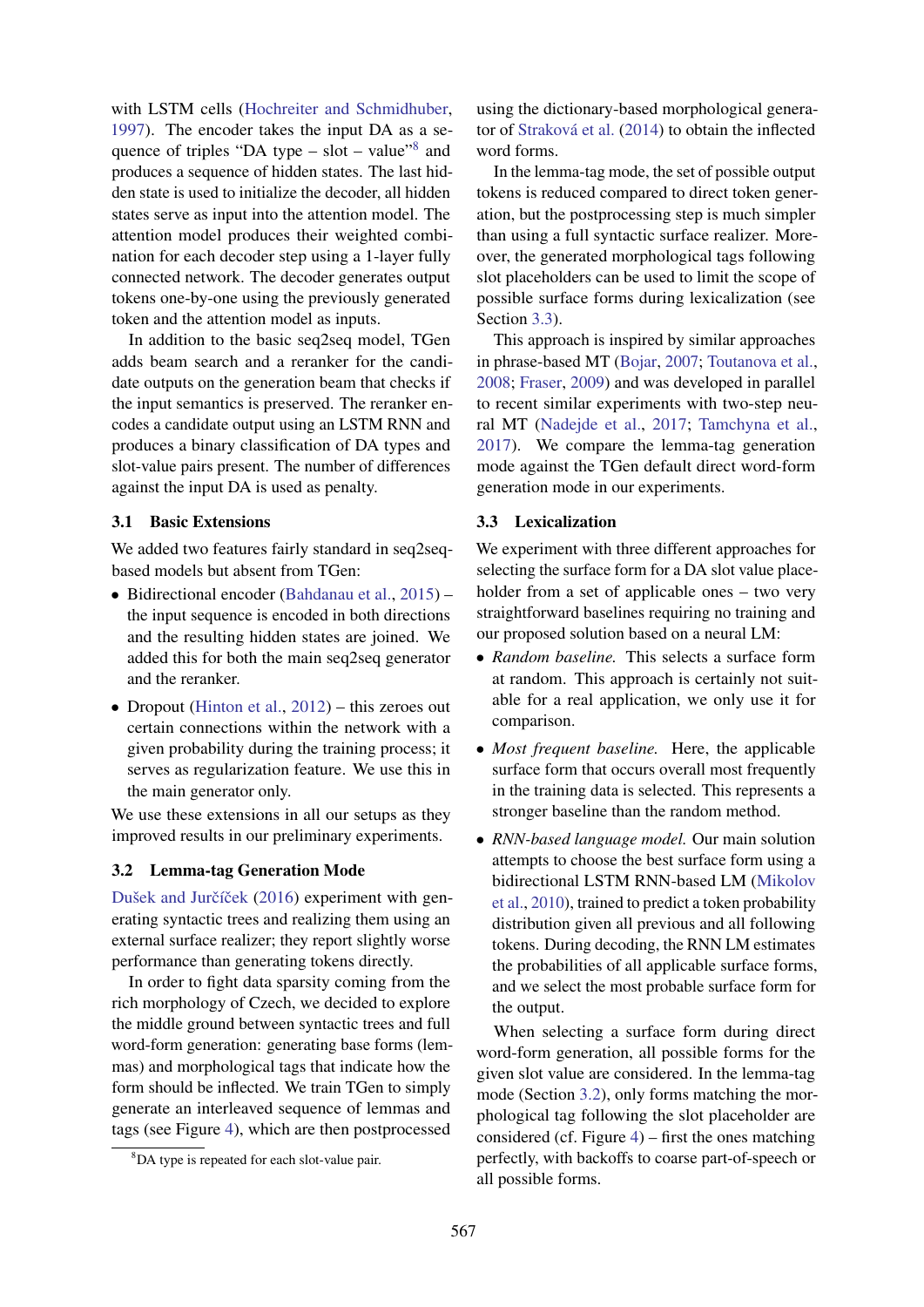<span id="page-5-1"></span>

| $hledat$ VB-P---2P-AA--- | $v \cdot \text{hodn}$ $AAFS4---1A-- \text{r}$ $R_{H}C_{H}C_{H}$ $NAFS4---A---A$<br>search verb, 2nd person present formal suitable adjective, fem sg acc restaurant noun, fem sg acc |                     |  |
|--------------------------|--------------------------------------------------------------------------------------------------------------------------------------------------------------------------------------|---------------------|--|
| for preposition, acc.    | na RR--4---------- X-good_for_meal NNFS4-----A---- ? Z:--------------<br>slot placeholder noun, fem sg acc                                                                           | ? final punctuation |  |

Figure 4: Example interleaved lemma-tag sequence for the input DA *?confirm(good for meal=breakfast)*, the first output from Figure [1](#page-1-0) (acc = accusative, fem = feminine, sg = singular; cf. (Hajič, [2004\)](#page-9-4) for tagset details). Note that the morphological tag for the slot placeholder is included and can be used during lexicalization (cf. Section [3.3\)](#page-4-1).

#### <span id="page-5-5"></span>3.4 Lexicalized Input DAs

Some slot values in our dataset may require certain morphosyntactic structure of their neighborhood. This is the case for restaurant counts: Czech cardinal numerals 2-4 behave as adjectives, while higher numerals behave as nouns and take the counted quantity as genitive object. The correct nominative forms when counting restaurants are then "2 restaurac*e*", but "5 restaurac*´ı*" [\(Naughton,](#page-10-6) [2005,](#page-10-6) p. 113ff.). Another example are area names requiring different prepositions for location – the correct form for "in Malá Strana" is "na Malé Straně", but for "in Karlín", it is "*v* Karlíně" ([Naughton,](#page-10-6) [2005,](#page-10-6) p. 202).

Therefore, inspired by [Sharma et al.](#page-10-11) [\(2017\)](#page-10-11), we test using fully lexicalized input DAs with the main generator to check if it learns to produce more appropriate structure for concrete values (while still producing delexicalized output). <sup>[9](#page-5-2)</sup> We compare this setup against the default with delexicalized DAs.

#### <span id="page-5-0"></span>4 Experiments

## 4.1 Experimental Setup

We test all combinations of the features described in Section [3:](#page-3-0)

- Direct token vs. lemma-tag generation
- Random / most-frequent / RNN LM lexicalizer
- Delexicalized vs. lexicalized input DAs

We train the resulting 12 model variants using the Adam optimizer [\(Kingma and Ba,](#page-9-12) [2015\)](#page-9-12) to minimize cross entropy on the training set; this approach is used for all parts of the system: the main seq2seq generator, the reranker, and the RNN LM lexicalizer. After each training data pass, we validate the models and keep the best-performing parameters. We use BLEU score [\(Papineni et al.,](#page-10-12) [2002\)](#page-10-12), classification error, and LM perplexity as the respective validation criteria. We set hyperparameters based on TGen defaults for other datasets and a few experiments on the development set. $10$ 

Training the baseline lexicalizers is trivial: the random baseline does not require any training, it simply uses the list of possible surface forms; the most frequent baseline just memorizes surface form frequencies in the training data.

To reduce the effect of random initialization, we train five runs using different random seeds and use results of all of them for evaluation. In addition, we fix the random seeds so that identical seq2seq generators and rerankers are used in setups that only differ in the lexicalization method.

### <span id="page-5-6"></span>4.2 Metrics

We use the suite of word-overlap-based automatic metrics from the E2E NLG Challenge (Dušek et al.,  $2019$ ,<sup>[11](#page-5-4)</sup> supporting BLEU [\(Papineni et al.,](#page-10-12) [2002\)](#page-10-12), NIST [\(Doddington,](#page-8-5) [2002\)](#page-8-5), ROUGE-L [\(Lin,](#page-10-13) [2004\)](#page-10-13), METEOR [\(Lavie and Agarwal,](#page-9-13) [2007\)](#page-9-13) and CIDEr [\(Vedantam et al.,](#page-11-2) [2015\)](#page-11-2). Although multiple texts often correspond to the same delexicalized DA, we treat each instance individually both in training and testing since the particular slot values influence the shape of the whole sentence (see Sections [2.4](#page-2-5) and [3.4\)](#page-5-5). This means that only a single reference output per instance is available to be used with automatic metrics (see Section [4.3\)](#page-6-0).

<span id="page-5-2"></span><sup>&</sup>lt;sup>9</sup>We exploit the fact that the number of possible values for different slots in the dataset is relatively small (cf. Section [2\)](#page-1-1); morphosyntactic classes of the values would need to be used if the number of values was higher.

<span id="page-5-3"></span> $10$  The main generator uses embedding and LSTM cell size 200, learning rate 0.005, dropout rate 0.5, and batch size 20. At least 50 and up to 1000 training data passes are used, with early stopping if the top 10 validation BLEU scores do not change for 50 passes. Beam size 20 is used for decoding.

The reranker uses embedding and LSTM cell size 50, no dropout, learning rate 0.001, and batch size 20. Training runs for 100 passes, performance is validated starting with pass 10. The reranker is validated both on training and development data; classification error on the development set is given 10 times more weight than training set error.

The RNN LM lexicalizer uses the same parameters as the reranker, with training for 50 passes maximum and validation (on development data only) starting after the first pass.

<span id="page-5-4"></span><sup>11</sup>[https://github.com/tuetschek/](https://github.com/tuetschek/e2e-metrics) [e2e-metrics](https://github.com/tuetschek/e2e-metrics)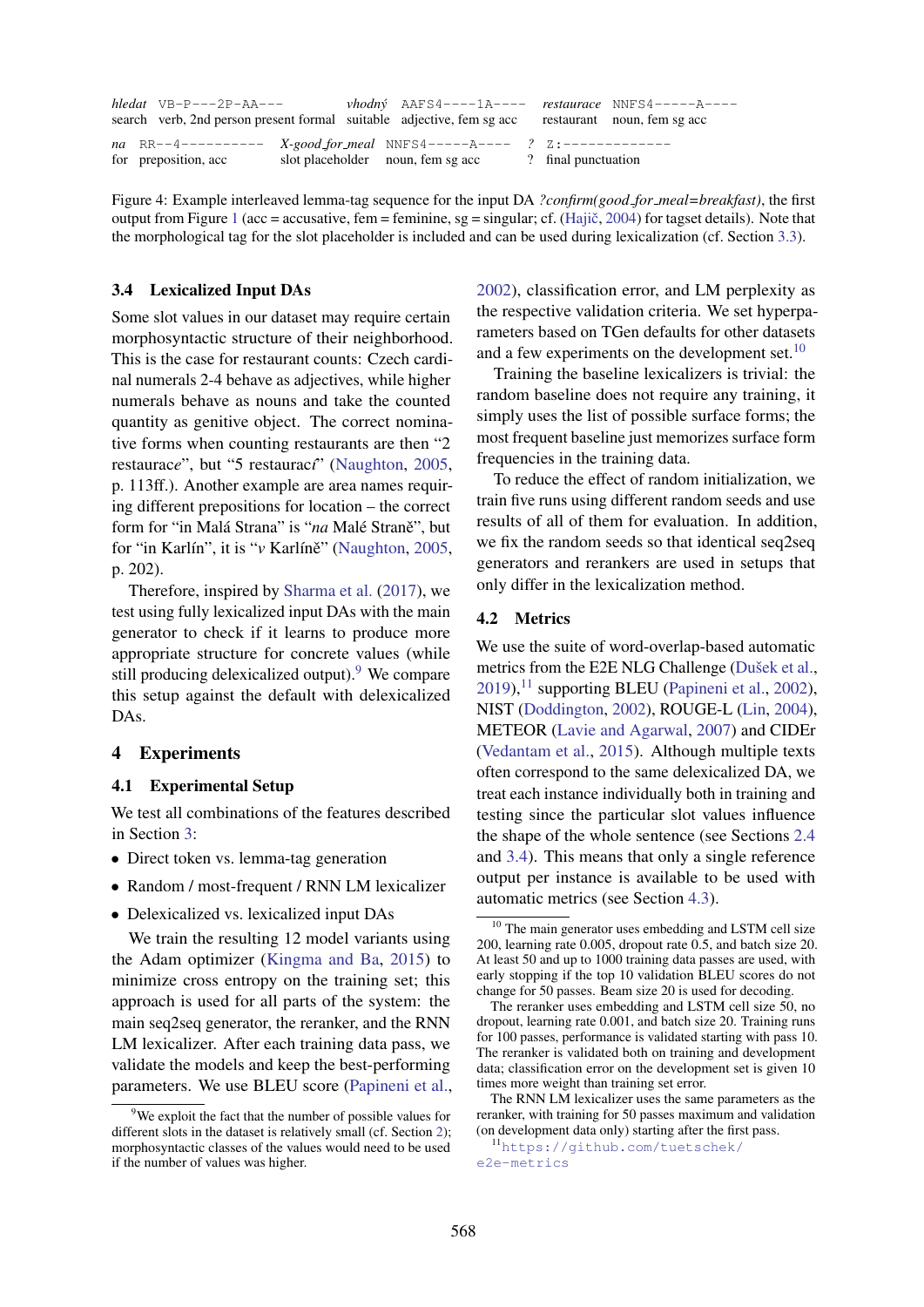<span id="page-6-1"></span>

| Input $\overline{\text{DAs}}$ | <b>Generator mode</b> | Lexicalizer   | <b>BLEU</b>               | <b>NIST</b>           | <b>METEOR</b> | <b>ROUGE-L</b> | <b>CIDEr</b> | <b>SER</b> |
|-------------------------------|-----------------------|---------------|---------------------------|-----------------------|---------------|----------------|--------------|------------|
|                               |                       | Random        | $15.51^{\frac{1}{4}}$     | 3.7352                | 18.60         | 35.00          | 1.3922       | 00.70      |
|                               | Word forms            | Most frequent | $20.28^{\ddagger}$        | 4.5192                | 22.69         | 40.92          | 1.9399       | 00.70      |
| Delexicalized                 |                       | <b>RNN LM</b> | $20.74*$                  | 4.5096                | 22.61         | 40.72          | 1.9924       | 00.70      |
|                               |                       | Random        | $19.66^{\dagger}$         | $4.4884^{\dagger}$    | 22.19         | 41.42          | 1.8844       | 01.85      |
|                               | Lemma-tag             | Most frequent | $21.21^{\dagger\ddagger}$ | $4.6900^{\dagger}$    | 23.07         | 42.62          | 2.0983       | 01.85      |
|                               |                       | <b>RNN LM</b> | $21.96$ <sup>*†‡</sup>    | $4.7720^{*+1}$        | 23.32         | 42.95          | 2.1783       | 01.85      |
|                               | Word forms            | Random        | 14.70                     | 3.7595                | 18.29         | 35.64          | 1.3712       | 02.30      |
|                               |                       | Most frequent | 19.73                     | 4.5618                | 22.45         | 41.71          | 1.9473       | 02.30      |
| Lexicalized                   |                       | <b>RNN LM</b> | $20.48*$                  | $4.6060**$            | 22.55         | 41.66          | 2.0192       | 02.30      |
|                               | Lemma-tag             | Random        | $18.92^{\dagger}$         | $4.3501$ <sup>T</sup> | 21.76         | 40.55          | 1.8014       | 03.08      |
|                               |                       | Most frequent | 19.44                     | 4.4453                | 22.22         | 41.26          | 1.8801       | 03.08      |
|                               |                       | <b>RNN LM</b> | $20.42*$                  | $4.5460*$             | 22.56         | 41.73          | 1.9796       | 03.08      |

Table 3: Automatic metrics results. See Section [4.2](#page-5-6) for metrics; scores are averaged over 5 different random initializations, all scores except for NIST and CIDEr are percentages. <sup>∗</sup> = significantly better than the corresponding most frequent baseline lexicalizer,  $\dagger$  = significantly better than the corresponding word forms mode,  $\dagger$  = significantly better than the corresponding (de)lexicalized input DAs. Significance was assessed using pairwise bootstrap resampling [\(Koehn,](#page-9-14) [2004\)](#page-9-14),  $p < 0.01$ .

<span id="page-6-3"></span>

| <b>Input DAs</b> | <b>Generator mode</b> | <b>Lexicalizer</b> | S  |                             |    |              |    | $F+I+I$ |    |
|------------------|-----------------------|--------------------|----|-----------------------------|----|--------------|----|---------|----|
|                  | Word forms            | Most frequent      | 8  | 0                           |    |              | 57 | 73      | 81 |
| Delexicalized    |                       | <b>RNN LM</b>      | 8  | $\mathbf 0$                 |    |              | 25 | 41      | 49 |
|                  |                       | Most frequent      | 12 | $\mathcal{D}_{\mathcal{L}}$ | 5  | 11           | 45 | 61      | 75 |
|                  | Lemma-tag             | <b>RNN LM</b>      | 12 | $\mathcal{D}_{\mathcal{L}}$ | 5  | 11           |    | 22      | 36 |
|                  | Word forms            | Most frequent      | 14 |                             | 14 | <sub>0</sub> | 34 | 54      | 73 |
| Lexicalized      |                       | <b>RNN LM</b>      | 14 |                             | 14 | 6            | 10 | 30      | 49 |
|                  |                       | Most frequent      | 15 | 4                           | 6  | 4            | 34 | 44      | 63 |
|                  | Lemma-tag             | <b>RNN LM</b>      | 15 | $\overline{4}$              | 6  | 4            | 4  | 14      | 33 |

Table 4: Manual evaluation results on 100 sampled sentences – absolute numbers of different types of errors  $(S =$ semantic errors,  $R =$  repetition,  $F =$  fluency problems except lexicalization, I = impossible to lexicalize correctly with the given value,  $L =$  lexicalization errors). All error types are exemplified in Figure [5.](#page-7-0)

In addition to word-overlap metrics, we use the slot error rate (SER; [Wen et al.,](#page-11-1) [2015b\)](#page-11-1) to evaluate semantic accuracy of the outputs. This metric counts slot placeholders in the output before lexicalization and compares them to slots in the input DA. It reliably measures the amount of missed/added content in all delexicalized slots (cf. Section [2\)](#page-1-1), but the non-delexicalized binary *kids allowed* slot is ignored.

## <span id="page-6-0"></span>4.3 Results

The automatic metrics scores for all setups are shown in Table [3.](#page-6-1) In terms of generator mode, us-ing lemma-tag generation significantly<sup>[12](#page-6-2)</sup> improves word-overlap metrics over direct token generation in the delexicalized input setting. However, it also leads to an increased SER. The RNN LM brings a significant<sup>[12](#page-6-2)</sup> improvement over both baselines in all setups; the very low performance of the random baseline only documents that inflection indeed matters for slot values. The lexicalized input DAs did not bring improvement over the delexicalized setting – lexicalized setups seem to perform slightly worse in terms of both word-overlap metrics and SER.

#### 4.4 Manual Error Analysis

To obtain a deeper insight into the results and account for automatic metrics' inaccuracy [\(Novikova](#page-10-14) [et al.,](#page-10-14) [2017;](#page-10-14) [Reiter,](#page-10-15) [2018\)](#page-10-15), we performed a detailed manual error analysis on a sample of 100 outputs produced by all systems except the ones with random baseline lexicalizers, which clearly perform poorly. This was a blind annotation of semantic and fluency errors; it is not a preference rating. We categorized multiple error types; the results are shown in Table [4.](#page-6-3)

The analysis confirmed that lexicalized input DAs cause more semantic errors (both missed slots and repetition). On the other hand, the outputs were more fluent in this setting, which is not apparent with automatic metrics. Lemma-tag generation also improves fluency overall, at the cost of increasing the number of semantic errors. The RNN LM lexicalizer leads to significant reduction of lexicalization errors compared to the most frequent

<span id="page-6-2"></span><sup>&</sup>lt;sup>12</sup>BLEU and NIST differences are statistically significant  $(p < 0.01)$  according to bootstrap resampling [\(Koehn,](#page-9-14) [2004\)](#page-9-14).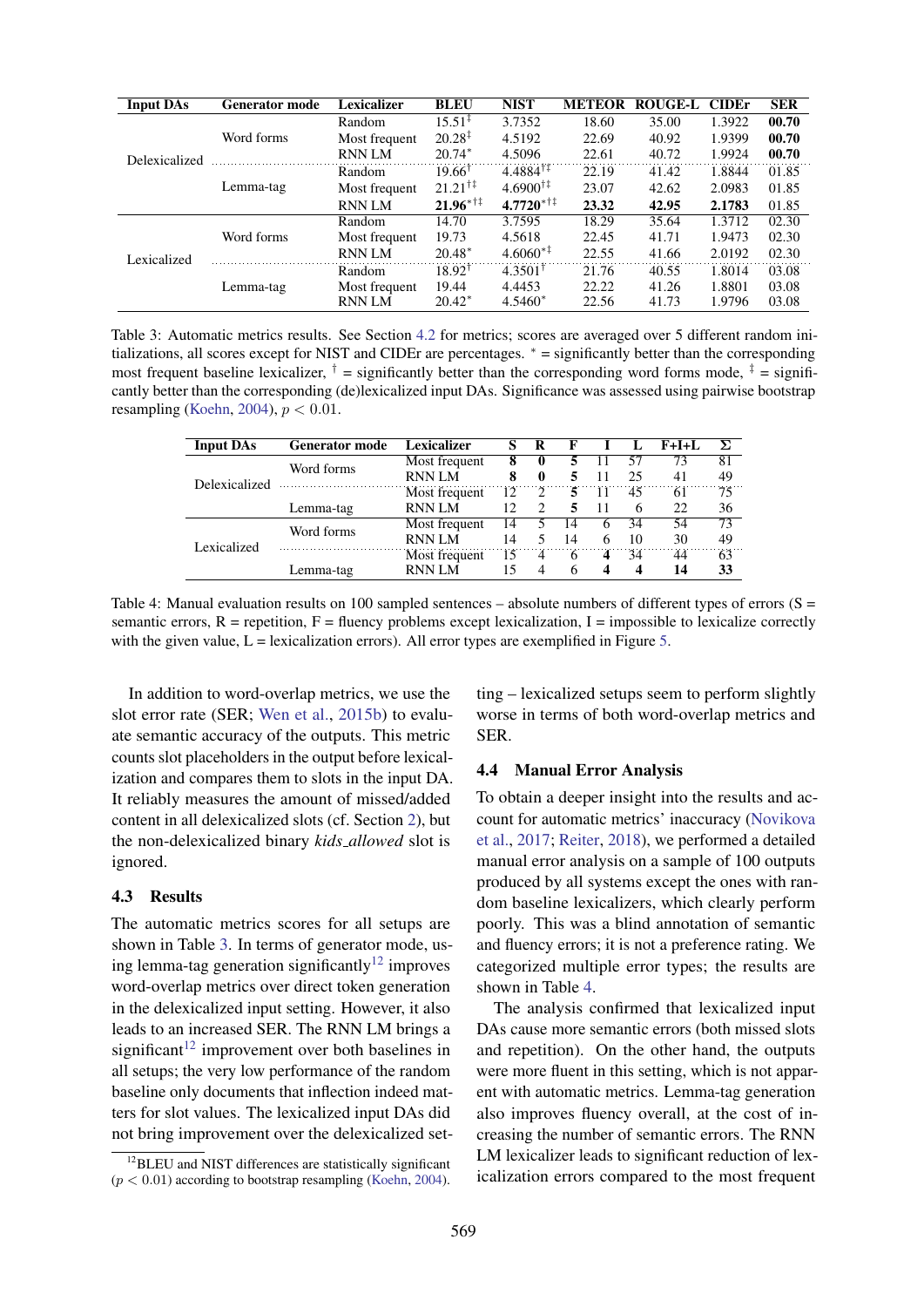<span id="page-7-0"></span>

|                           | <b>Input DA</b>                             | inform(food=Turkish, name="Green Spirit", price_range=expensive)                                                                                                                                                                                                            |
|---------------------------|---------------------------------------------|-----------------------------------------------------------------------------------------------------------------------------------------------------------------------------------------------------------------------------------------------------------------------------|
|                           | Delex. input DAs, any mode<br>Most frequent | Green Spirit je drahé turecká restaurace.<br>is expensive Turkish restaurant                                                                                                                                                                                                |
|                           | Delex. input DAs, any mode<br><b>RNN LM</b> | Green Spirit je drahá turecká restaurace.<br>is expensive Turkish restaurant                                                                                                                                                                                                |
| Systems                   | Lex. DAs, word forms<br>Most frequent       | Green Spirit je drahé turecká restaurace<br>is expensive Turkish restaurant                                                                                                                                                                                                 |
|                           | Lex. DAs, word forms<br><b>RNN LM</b>       | Green Spirit je drahá turecká restaurace<br>is expensive Turkish restaurant                                                                                                                                                                                                 |
|                           | Lex. DAs, lemma-tag<br>Most frequent        | Green Spirit je drahé restaurace, která podává turecká jídla.<br>expensive restaurant which serves Turkish meals                                                                                                                                                            |
|                           | Lex. DAs, lemma-tag<br><b>RNNLM</b>         | Green Spirit je drahá restaurace, která podává turecká jídla.<br>is expensive restaurant which serves Turkish meals                                                                                                                                                         |
|                           | <b>Input DA</b>                             | $information (area = dont\_care, count = 218, food = dont\_care, price\_range = dont\_care, type = restaurant)$                                                                                                                                                             |
|                           | Delex. input DAs<br>Word forms mode         | Pokud vám nezáleží na druhu jídla, našla jsem 218 restaurace v různých cenových skupinách. <i>(missing area)</i><br>you don't-care about type of-food I-found<br>if<br>restaurants in various<br>price<br>ranges                                                            |
|                           | Delex. input DAs<br>Lemma-tag mode          | Pokud vám nezáleží na druhu jídla, našla jsem 218 restaurací v různých cenových skupinách. <i>(missing area)</i><br>you don't-care about type of-food I-found<br>restaurants in various price<br>if<br>ranges                                                               |
| Systems (any lexicalizer) | Lex. input DAs<br>Word forms mode           | připadají 218 restaurací, pokud vám nezáleží na druhu jídla <del>, pokud vám nezáleží na druhu jídla</del><br>V<br>úvahu<br>restaurants if you don't-care about type of-food if you don't-care about type of-food<br>into consideration come<br>(missing area, price range) |
|                           | Lex. input DAs<br>Lemma-tag mode            | Mám tu 218 restaurací, pokud vám nezáleží na druhu cenových skupinách. (missing area, food type)<br>restaurants if you don't-care about type<br>I-have here<br>price<br>ranges                                                                                              |

Figure 5: Examples from manual error analysis. Errors are marked with color and underlining: *semantic errors*, repetition, fluency, impossible to lexicalize correctly, lexicalization (cf. Table [4\)](#page-6-3). In the top example, the RNN LM lexicalizer is able to select the correct feminine singular form, while the most frequent baseline selects a neuter form. In the bottom example, systems with lexicalized input DAs make more semantic errors. The lemma-tag mode is able to select a more appropriate syntactic structure for the numeral 218.

baseline, especially in combination with lemma-tag generation (see top example in Figure [5\)](#page-7-0). None of the systems produce perfect output; they seem to struggle especially with DAs that are very different from the ones found in the training set and/or occur less frequently (see bottom example in Figure [5,](#page-7-0) cf. Section [2.6\)](#page-3-5). We believe that an increased amount of training data could improve the situation.

# 5 Related Work

NLG experiments for non-English languages are relatively rare and fully trainable approaches even rarer. Our work is, to our knowledge, the first application of neural NLG to a non-English language for data-to-text generation.

Most works concerned with multiple languages focus on surface realization. There have been a few approaches using handcrafted grammars [\(Bateman,](#page-8-6) [1997;](#page-8-6) [Allman et al.,](#page-8-7) [2012\)](#page-8-7). The procedural SimpleNLG realizer [\(Gatt and Reiter,](#page-9-15) [2009\)](#page-9-15) has also been ported into multiple languages [\(Bollmann,](#page-8-8) [2011;](#page-8-8) [Vaudry and Lapalme,](#page-11-3) [2013;](#page-11-3) [de Oliveira and](#page-10-16) [Sripada,](#page-10-16) [2014;](#page-10-16) [Mazzei et al.,](#page-10-17) [2016;](#page-10-17) [Ramos-Soto](#page-10-18) [et al.,](#page-10-18) [2017;](#page-10-18) [Cascallar-Fuentes et al.,](#page-8-9) [2018;](#page-8-9) [Chen](#page-8-10) [et al.,](#page-8-10) [2018;](#page-8-10) [de Jong and Theune,](#page-9-16) [2018\)](#page-9-16). Further works using multilingual rule-based surface realization pipelines were developed in the context of ma-chine translation [\(Aikawa et al.,](#page-8-11) [2001;](#page-8-11) Žabokrtský [et al.,](#page-11-4) [2008;](#page-11-4) Dušek et al., [2015\)](#page-9-17). [Bohnet et al.](#page-8-12) [\(2010\)](#page-8-12) created the first statistical multilingual realizer based on a pipeline of SVMs, the recent surface realization challenge [\(Mille et al.,](#page-10-19) [2018\)](#page-10-19) then features further fully trainable realizers tested on multiple languages, including neural models.

In data-to-text generation, the recent work of [Moussallem et al.](#page-10-20) [\(2018\)](#page-10-20) is applied to Portuguese, but is largely rule-based. The works of [Chen et al.](#page-8-0) [\(2010\)](#page-8-0) and [Kim and Mooney](#page-9-18) [\(2010\)](#page-9-18) represent the only data-to-text end-to-end NLG system with multilingual experiments known to us; they generate English and Korean sport commentary sentences using an inverted (non-neural) semantic parser. Our dataset is ca. 2.5 times larger and more complex, given the slot value inflection.

Other works on neural non-English NLG solve in fact different tasks from ours: Chinese poetry generation [\(Zhang and Lapata,](#page-11-5) [2014;](#page-11-5) [Yi et al.,](#page-11-6) [2017;](#page-11-6) [Wang et al.,](#page-11-7) [2016\)](#page-11-7), non-task-oriented response generation in chatbots [\(Xing et al.,](#page-11-8) [2016,](#page-11-8) [2017\)](#page-11-9), or morphological inflection (e.g. [Faruqui et al.,](#page-9-19) [2016;](#page-9-19) Kann and Schütze, [2016\)](#page-9-20).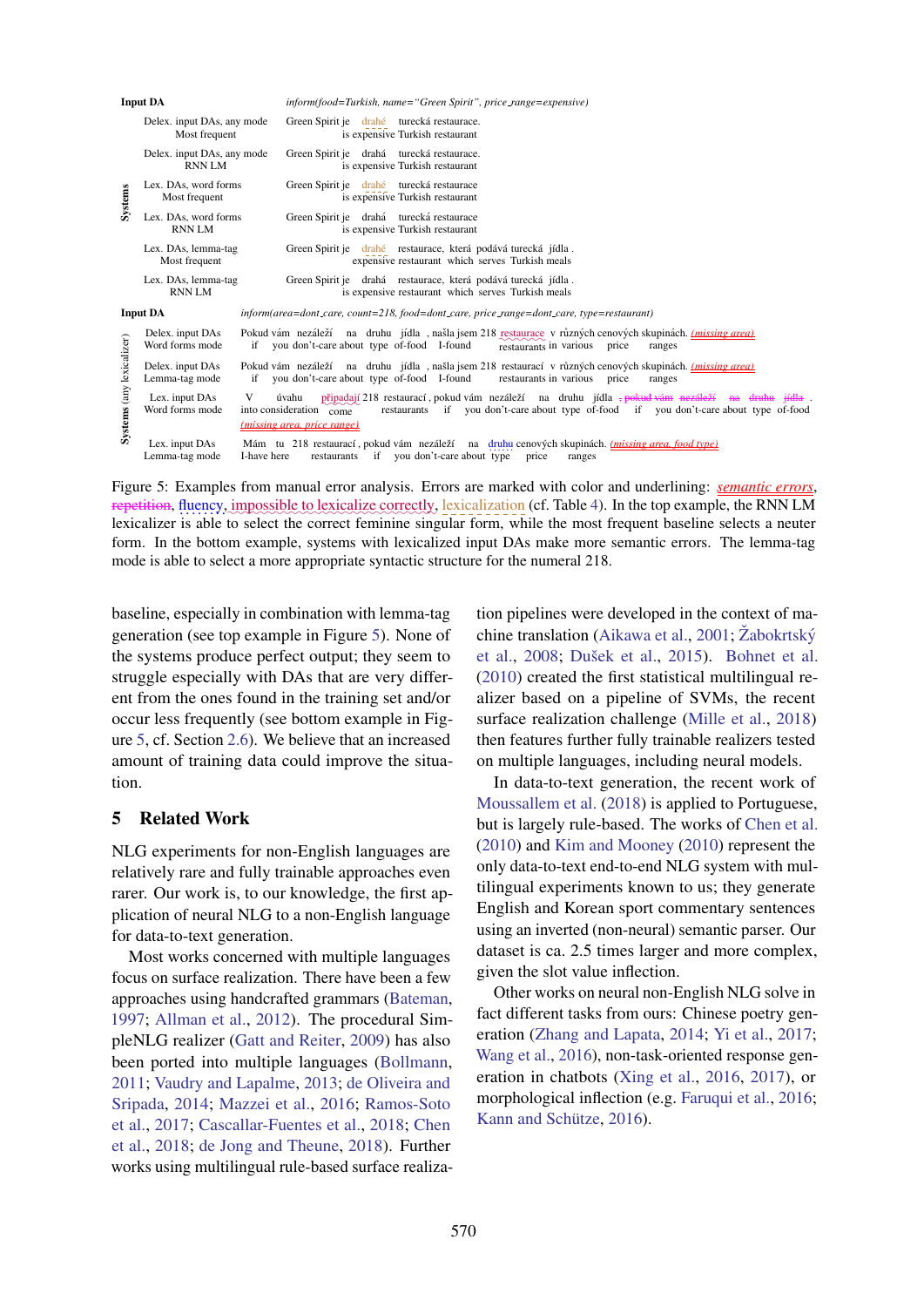#### <span id="page-8-2"></span>6 Conclusions and Future Work

We presented the first dataset targeted at end-toend neural non-English NLG, containing Czech texts from the restaurant domain. We show that the task of data-to-text NLG here is harder as slot values require morphological inflection. We apply to our data the freely available, state-of-the-art TGen NLG system (Dušek and Jurčíček, [2016\)](#page-9-3) based on the seq2seq architecture, and we implement two extensions for Czech: (1) an RNN LM model to select the correct inflected surface form for slot values and (2) lemma-tag generation mode, where the generator produces an interleaved sequences of base form and morphological tags, which are postprocessed by a morphological generator. We also experiment with lexicalized and delexicalized slot values in generator inputs. Using both automatic metrics and manual analysis, we show that the RNN LM brings clear benefits. The lemma-tag mode and lexicalized inputs improve fluency but hurt semantic accuracy of the outputs. We release our dataset dataset and all experimental code on GitHub. $13$ 

In future work, we will collect a large unannotated dataset and pretrain the generator [\(Chen et al.,](#page-8-14) [2019\)](#page-8-14). We believe that this will lead to increased output fluency and accuracy. We are also considering using machine translation to obtain more synthetic training data points.

#### Acknowledgments

This research was supported by the Charles University project PRIMUS/19/SCI/10 and by the Ministry of Education, Youth and Sports of the Czech Republic under the grant agreement LK11221. This work used using language resources distributed by the LINDAT/CLARIN project of the Ministry of Education, Youth and Sports of the Czech Republic (project LM2015071).

#### References

- <span id="page-8-11"></span>T. Aikawa, M. Melero, L. Schwartz, and A. Wu. 2001. [Generation for multilingual MT.](http://www.mt-archive.info/MTS-2001-Aikawa.pdf) In *Proceedings of the MT-Summit*, pages 9–14, Santiago de Compostela, Spain.
- <span id="page-8-7"></span>T. Allman, S. Beale, and R. Denton. 2012. [Linguist's](https://www.aclweb.org/anthology/W12-1510) [Assistant: A Multi-Lingual Natural Language Gen](https://www.aclweb.org/anthology/W12-1510)[erator based on Linguistic Universals, Typologies,](https://www.aclweb.org/anthology/W12-1510)

[and Primitives.](https://www.aclweb.org/anthology/W12-1510) In *INLG 2012 Proceedings of the Seventh International Natural Language Generation Conference*, pages 59–66, Utica, IL, USA.

- <span id="page-8-3"></span>Dzmitry Bahdanau, Kyunghyun Cho, and Yoshua Bengio. 2015. [Neural Machine Translation by](http://arxiv.org/abs/1409.0473) [Jointly Learning to Align and Translate.](http://arxiv.org/abs/1409.0473) In *3rd International Conference on Learning Representations (ICLR2015)*, San Diego, CA, USA. arXiv:1409.0473.
- <span id="page-8-6"></span>J. A. Bateman. 1997. [Enabling technology for multilin](https://pdfs.semanticscholar.org/f667/09cd08194ceb56e6a602d9d163d6358fc9aa.pdf)[gual natural language generation: the KPML devel](https://pdfs.semanticscholar.org/f667/09cd08194ceb56e6a602d9d163d6358fc9aa.pdf)[opment environment.](https://pdfs.semanticscholar.org/f667/09cd08194ceb56e6a602d9d163d6358fc9aa.pdf) *Natural Language Engineering*, 3(1):15–55.
- <span id="page-8-12"></span>B. Bohnet, L. Wanner, S. Mille, and A. Burga. 2010. [Broad coverage multilingual deep sentence genera](https://www.aclweb.org/anthology/C10-1012)[tion with a stochastic multi-level realizer.](https://www.aclweb.org/anthology/C10-1012) In *Proceedings of the 23rd International Conference on Computational Linguistics*, pages 98–106, Beijing, China.
- <span id="page-8-4"></span>Ondřej Bojar. 2007. [English-to-Czech factored ma](https://doi.org/10.3115/1626355.1626390)[chine translation.](https://doi.org/10.3115/1626355.1626390) In *Proceedings of the Second Workshop on Statistical Machine Translation – StatMT '07*, pages 232–239, Prague, Czech Republic.
- <span id="page-8-8"></span>M. Bollmann. 2011. [Adapting SimpleNLG to Ger](https://www.aclweb.org/anthology/W11-2817)[man.](https://www.aclweb.org/anthology/W11-2817) In *Proceedings of the 13th European Workshop on Natural Language Generation*, pages 133– 138, Nancy, France.
- <span id="page-8-9"></span>Andrea Cascallar-Fuentes, Alejandro Ramos-Soto, and Alberto Bugarín Diz. 2018. [Adapting SimpleNLG](https://doi.org/10.18653/v1/W18-6507) [to Galician language.](https://doi.org/10.18653/v1/W18-6507) In *Proceedings of the 11th International Conference on Natural Language Generation*, pages 67–72, Tilburg, The Netherlands.
- <span id="page-8-0"></span>David L. Chen, Joohyun Kim, and Raymond J. Mooney. 2010. [Training a multilingual sportscaster: Using](https://doi.org/10.1613/jair.2962) [perceptual context to learn language.](https://doi.org/10.1613/jair.2962) *Journal of Artificial Intelligence Research*, 37:397–435.
- <span id="page-8-10"></span>Guanyi Chen, Kees van Deemter, and Chenghua Lin. 2018. [SimpleNLG-ZH: a Linguistic Realisation En](https://doi.org/10.18653/v1/W18-6506)[gine for Mandarin.](https://doi.org/10.18653/v1/W18-6506) In *Proceedings of the 11th International Conference on Natural Language Generation*, pages 57–66, Tilburg, The Netherlands.
- <span id="page-8-14"></span>Zhiyu Chen, Harini Eavani, Yinyin Liu, and William Yang Wang. 2019. [Few-shot NLG with Pre](http://arxiv.org/abs/1904.09521)[trained Language Model.](http://arxiv.org/abs/1904.09521) *arXiv:1904.09521 [cs]*.
- <span id="page-8-1"></span>Ryan Cotterell, Sebastian J. Mielke, Jason Eisner, and Brian Roark. 2018. [Are All Languages Equally](https://doi.org/10.18653/v1/N18-2085) [Hard to Language-Model?](https://doi.org/10.18653/v1/N18-2085) In *Proceedings of the 2018 Conference of the North American Chapter of the Association for Computational Linguistics: Human Language Technologies, Volume 2 (Short Papers)*, pages 536–541, New Orleans, LA, USA.
- <span id="page-8-5"></span>George Doddington. 2002. [Automatic Evaluation](http://dl.acm.org/citation.cfm?id=1289189.1289273) [of Machine Translation Quality Using N-gram Co](http://dl.acm.org/citation.cfm?id=1289189.1289273)[occurrence Statistics.](http://dl.acm.org/citation.cfm?id=1289189.1289273) In *Proceedings of the Second International Conference on Human Language*

<span id="page-8-13"></span><sup>13</sup>Dataset: [https://github.com/UFAL-DSG/cs\\_](https://www.aclweb.org/anthology/W12-1510) [restaurant\\_dataset](https://www.aclweb.org/anthology/W12-1510), code: [https://github.](https://github.com/UFAL-DSG/tgen) [com/UFAL-DSG/tgen](https://www.aclweb.org/anthology/W12-1510).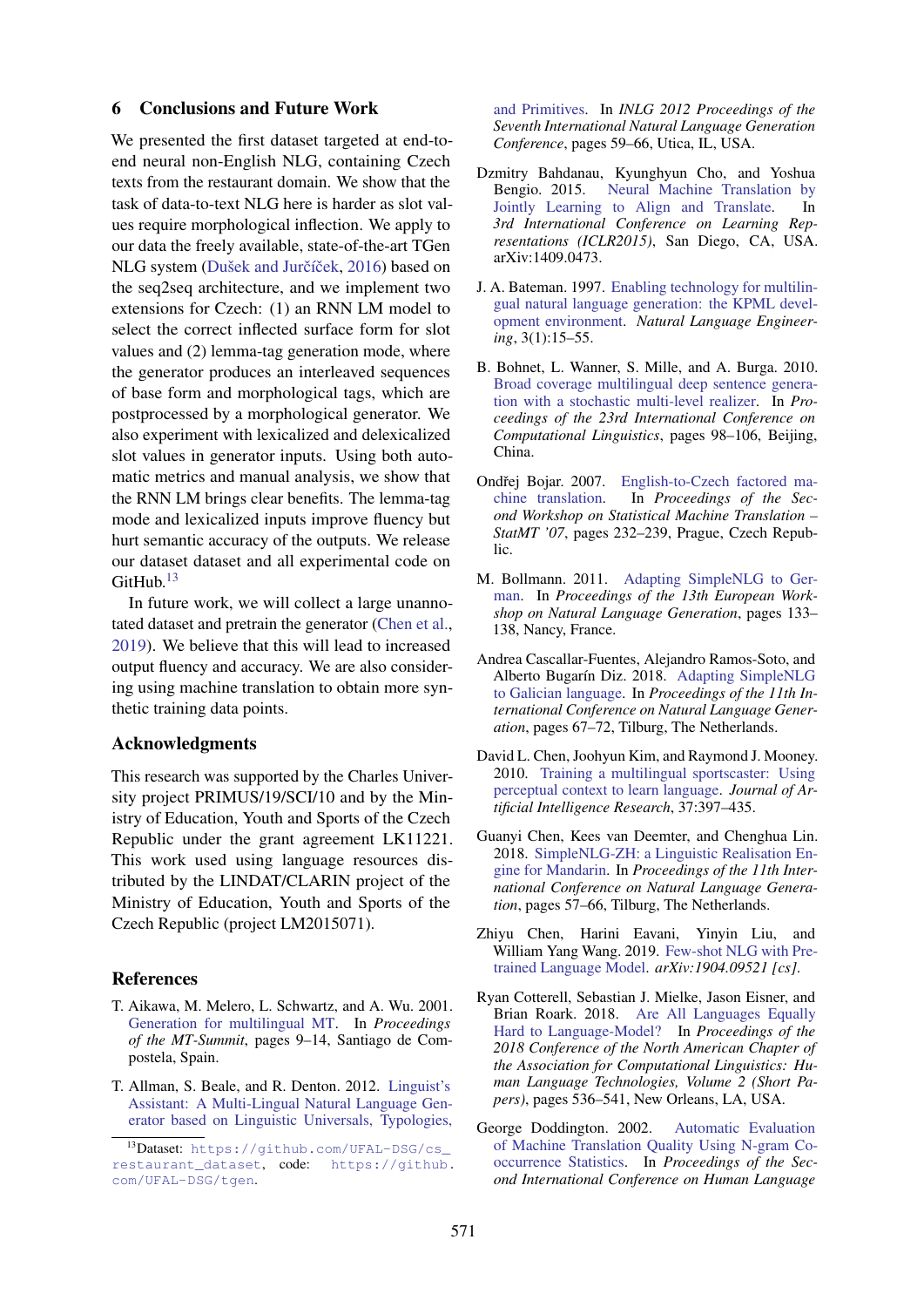*Technology Research*, HLT '02, pages 138–145, San Francisco, CA, USA.

- <span id="page-9-5"></span>Ondřej Dušek, Ondřej Plátek, Lukáš Žilka, and Filip Jurčíček. 2014. [Alex: Bootstrapping a Spoken Di](https://www.aclweb.org/anthology/W14-4311)[alogue System for a New Domain by Real Users.](https://www.aclweb.org/anthology/W14-4311) In *Proceedings of the 15th Annual Meeting of the Special Interest Group on Discourse and Dialogue*, pages 79–83, Philadelphia, PA, USA.
- <span id="page-9-17"></span>Ondřej Dušek, Luís Gomes, Michal Novák, Martin Popel, and Rudolf Rosa. 2015. [New Language Pairs](https://www.aclweb.org/anthology/W15-3009) [in TectoMT.](https://www.aclweb.org/anthology/W15-3009) In *Proceedings of the 10th Workshop on Machine Translation*, pages 98–104, Lisbon, Portugal.
- <span id="page-9-3"></span>Ondřej Dušek and Filip Jurčíček. 2016. [Sequence-to-](https://aclweb.org/anthology/P16-2008)[Sequence Generation for Spoken Dialogue via Deep](https://aclweb.org/anthology/P16-2008) [Syntax Trees and Strings.](https://aclweb.org/anthology/P16-2008) In *Proceedings of the 54th Annual Meeting of the Association for Computational Linguistics (Volume 2: Short Papers)*, pages 45–51, Berlin. arXiv:1606.05491.
- <span id="page-9-6"></span>Ondřej Dušek, Jekaterina Novikova, and Verena Rieser. 2019. [Evaluating the State-of-the-Art of End-to-End](https://doi.org/10.1016/j.csl.2019.06.009) [Natural Language Generation: The E2E NLG Chal](https://doi.org/10.1016/j.csl.2019.06.009)[lenge.](https://doi.org/10.1016/j.csl.2019.06.009) *Computer Speech & Language*, 59:123–156. arXiv:1901.07931.
- <span id="page-9-19"></span>Manaal Faruqui, Yulia Tsvetkov, Graham Neubig, and Chris Dyer. 2016. [Morphological Inflection Genera](http://arxiv.org/abs/1512.06110)[tion Using Character Sequence to Sequence Learn](http://arxiv.org/abs/1512.06110)[ing.](http://arxiv.org/abs/1512.06110) In *Proceedings of the 2016 Conference of the North American Chapter of the Association for Computational Linguistics: Human Language Technologies*, pages 634–643, San Diego, CA, USA. arXiv:1512.06110.
- <span id="page-9-11"></span>Alexander Fraser. 2009. [Experiments in Morphosyn](http://www.aclweb.org/anthology/W09-0420)[tactic Processing for Translating to and from Ger](http://www.aclweb.org/anthology/W09-0420)[man.](http://www.aclweb.org/anthology/W09-0420) In *Proceedings of the Fourth Workshop on Statistical Machine Translation*, pages 115–119, Athens, Greece.
- <span id="page-9-15"></span>A. Gatt and E. Reiter. 2009. [SimpleNLG: A realisation](http://dl.acm.org/citation.cfm?id=1610208) [engine for practical applications.](http://dl.acm.org/citation.cfm?id=1610208) In *Proceedings of the 12th European Workshop on Natural Language Generation*, pages 90–93.
- <span id="page-9-2"></span>Sebastian Gehrmann, Falcon Z. Dai, Henry Elder, and Alexander M. Rush. 2018. [End-to-End Content and](https://www.aclweb.org/anthology/W18-6505) [Plan Selection for Data-to-Text Generation.](https://www.aclweb.org/anthology/W18-6505) In *Proceedings of the 11th International Conference on Natural Language Generation*, Tilburg, The Netherlands. arXiv:1810.04700.
- <span id="page-9-1"></span>Jiatao Gu, Zhengdong Lu, Hang Li, and Victor O. K. Li. 2016. [Incorporating Copying Mechanism in](http://arxiv.org/abs/1603.06393) [Sequence-to-Sequence Learning.](http://arxiv.org/abs/1603.06393) In *Proceedings of the 54th Annual Meeting of the Association for Computational Linguistics*, pages 1631–1640, Berlin, Germany. arXiv:1603.06393.
- <span id="page-9-4"></span>Jan Hajič. 2004. [Disambiguation of rich inflection:](http://ufal.mff.cuni.cz/pdt/Morphology_and_Tagging/Doc/docc0pos.ps) *[computational morphology of Czech](http://ufal.mff.cuni.cz/pdt/Morphology_and_Tagging/Doc/docc0pos.ps)*. Karolinum, Praha.
- <span id="page-9-7"></span>Kenneth Heafield. 2011. [KenLM: Faster and smaller](https://www.aclweb.org/anthology/W11-2123) [language model queries.](https://www.aclweb.org/anthology/W11-2123) In *Proceedings of the Sixth Workshop on Statistical Machine Translation*, pages 187–197, Edinburgh, Scotland, UK.
- <span id="page-9-10"></span>Geoffrey E. Hinton, Nitish Srivastava, Alex Krizhevsky, Ilya Sutskever, and Ruslan R. Salakhutdinov. 2012. [Improving neural networks by](http://arxiv.org/abs/1207.0580) [preventing co-adaptation of feature detectors.](http://arxiv.org/abs/1207.0580) *arXiv:1207.0580 [cs]*.
- <span id="page-9-9"></span>Sepp Hochreiter and Jürgen Schmidhuber. 1997. [Long short-term memory.](http://ieeexplore.ieee.org/xpls/abs_all.jsp?arnumber=6795963) *Neural computation*, 9(8):1735–1780.
- <span id="page-9-16"></span>Ruud de Jong and Mariët Theune. 2018. [Going Dutch:](https://doi.org/10.18653/v1/W18-6508) [Creating SimpleNLG-NL.](https://doi.org/10.18653/v1/W18-6508) In *Proceedings of the 11th International Conference on Natural Language Generation*, pages 73–78, Tilburg, The Netherlands.
- <span id="page-9-0"></span>Juraj Juraska, Panagiotis Karagiannis, Kevin K. Bowden, and Marilyn A. Walker. 2018. [A Deep En](http://arxiv.org/abs/1805.06553)[semble Model with Slot Alignment for Sequence-to-](http://arxiv.org/abs/1805.06553)[Sequence Natural Language Generation.](http://arxiv.org/abs/1805.06553) In *NAACL*, New Orleans, LA, USA. arXiv:1805.06553.
- <span id="page-9-20"></span>Katharina Kann and Hinrich Schütze. 2016. [Single-](http://anthology.aclweb.org/P16-2090)[Model Encoder-Decoder with Explicit Morpholog](http://anthology.aclweb.org/P16-2090)[ical Representation for Reinflection.](http://anthology.aclweb.org/P16-2090) In *Proceedings of the 54th Annual Meeting of the Association for Computational Linguistics (Volume 2: Short Papers)*, pages 555–560, Berlin, Germany. arXiv:1606.00589.
- <span id="page-9-18"></span>Joohyun Kim and Raymond J. Mooney. 2010. [Gen](https://www.aclweb.org/anthology/C10-2062)[erative Alignment and Semantic Parsing for Learn](https://www.aclweb.org/anthology/C10-2062)[ing from Ambiguous Supervision.](https://www.aclweb.org/anthology/C10-2062) In *Proceedings of the 23rd International Conference on Computational Linguistics: Posters*, pages 543–551, Beijing, China.
- <span id="page-9-12"></span>Diederik Kingma and Jimmy Ba. 2015. [Adam:](http://arxiv.org/abs/1412.6980) [A Method for Stochastic Optimization.](http://arxiv.org/abs/1412.6980) In *Proceedings of the 3rd International Conference on Learning Representations*, San Diego, CA, USA. arXiv:1412.6980.
- <span id="page-9-14"></span>Philipp Koehn. 2004. [Statistical significance tests for](http://acl.ldc.upenn.edu/acl2004/emnlp/pdf/Koehn.pdf) [machine translation evaluation.](http://acl.ldc.upenn.edu/acl2004/emnlp/pdf/Koehn.pdf) In *Proceedings of the 2004 Conference on Empirical Methods in Natural Language Processing*, pages 388–395.
- <span id="page-9-8"></span>Gerasimos Lampouras and Andreas Vlachos. 2016. [Imitation learning for language generation from un](https://www.aclweb.org/anthology/C16-1105)[aligned data.](https://www.aclweb.org/anthology/C16-1105) In *Proceedings of COLING 2016, the 26th International Conference on Computational Linguistics: Technical Papers*, pages 1101–1112, Osaka, Japan.
- <span id="page-9-13"></span>Alon Lavie and Abhaya Agarwal. 2007. [Meteor: An](https://www.aclweb.org/anthology/W07-0734) [Automatic Metric for MT Evaluation with High Lev](https://www.aclweb.org/anthology/W07-0734)[els of Correlation with Human Judgments.](https://www.aclweb.org/anthology/W07-0734) In *Proceedings of the Second Workshop on Statistical Machine Translation*, pages 228–231, Prague, Czech Republic.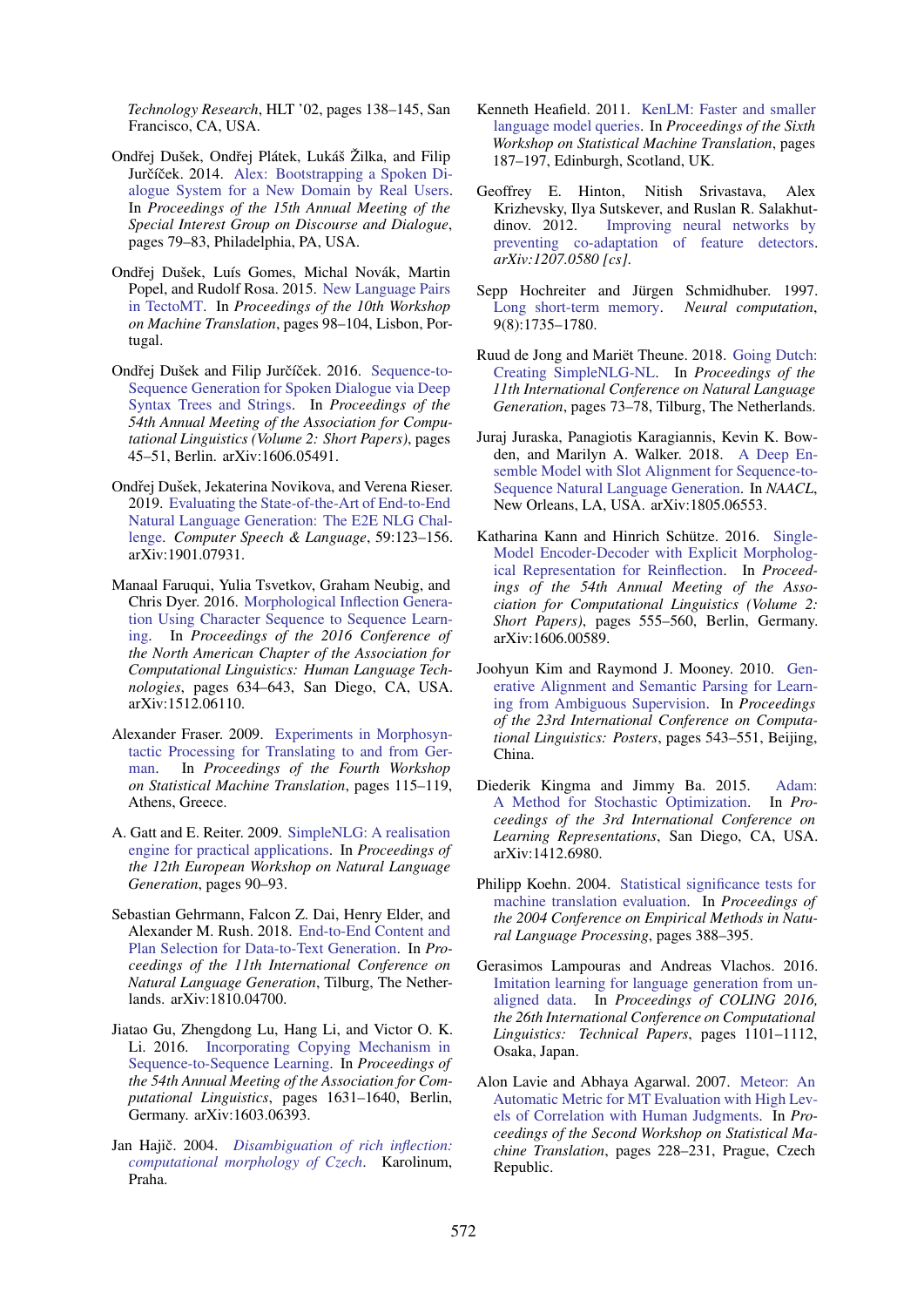- <span id="page-10-13"></span>Chin-Yew Lin. 2004. [ROUGE: A package for auto](http://anthology.aclweb.org/W/W04/W04-1013.pdf)[matic evaluation of summaries.](http://anthology.aclweb.org/W/W04/W04-1013.pdf) In *Text summarization branches out: Proceedings of the ACL-04 workshop*, pages 74–81. Barcelona, Spain.
- <span id="page-10-1"></span>F. Mairesse, M. Gašić, F. Jurčíček, S. Keizer, B. Thomson, K. Yu, and S. Young. 2010. [Phrase-based sta](https://www.aclweb.org/anthology/P10-1157)[tistical language generation using graphical models](https://www.aclweb.org/anthology/P10-1157) [and active learning.](https://www.aclweb.org/anthology/P10-1157) In *Proceedings of the 48th Annual Meeting of the Association for Computational Linguistics*, page 1552–1561, Uppsala, Sweden.
- <span id="page-10-17"></span>Alessandro Mazzei, Cristina Battaglino, and Cristina Bosco. 2016. [SimpleNLG-IT: Adapting Sim](http://www.aclweb.org/anthology/W/W16/W16-66.pdf#page=200)[pleNLG to Italian.](http://www.aclweb.org/anthology/W/W16/W16-66.pdf#page=200) In *The 9th International Natural Language Generation conference*, pages 184– 192, Edinburgh, Scotland, UK.
- <span id="page-10-10"></span>Tomáš Mikolov, Martin Karafiát, Lukáš Burget, Jan Černocký, and Sanjeev Khudanpur. 2010. [Recur](http://www.fit.vutbr.cz/research/groups/speech/servite/2010/rnnlm_mikolov.pdf)[rent neural network based language model.](http://www.fit.vutbr.cz/research/groups/speech/servite/2010/rnnlm_mikolov.pdf) In *Interspeech*, pages 1045–1048, Makuhari, Japan.
- <span id="page-10-19"></span>Simon Mille, Anja Belz, Bernd Bohnet, Yvette Graham, Emily Pitler, and Leo Wanner. 2018. [The](https://www.aclweb.org/anthology/W18-3601) [First Multilingual Surface Realisation Shared Task](https://www.aclweb.org/anthology/W18-3601) [\(SR'18\): Overview and Evaluation Results.](https://www.aclweb.org/anthology/W18-3601) In *Proceedings of the First Workshop on Multilingual Surface Realisation*, pages 1–12, Melbourne, Australia.
- <span id="page-10-20"></span>Diego Moussallem, Thiago Castro Ferreira, Marcos Zampieri, Maria Claudia Cavalcanti, Geraldo Xexéo, Mariana Neves, and Axel-Cyrille Ngonga Ngomo. 2018. [RDF2pt: Generating Brazilian Portuguese](https://www.aclweb.org/anthology/L18-1481) [Texts from RDF Data.](https://www.aclweb.org/anthology/L18-1481) In *Proceedings of the Eleventh International Conference on Language Resources and Evaluation (LREC-2018)*, Miyazaki, Japan. arXiv:1802.08150.
- <span id="page-10-8"></span>Maria Nadejde, Siva Reddy, Rico Sennrich, Tomasz Dwojak, Marcin Junczys-Dowmunt, Philipp Koehn, and Alexandra Birch. 2017. [Predicting Target Lan](https://doi.org/10.18653/v1/W17-4707)[guage CCG Supertags Improves Neural Machine](https://doi.org/10.18653/v1/W17-4707) [Translation.](https://doi.org/10.18653/v1/W17-4707) In *Proceedings of the Second Conference on Machine Translation*, pages 68–79, Copenhagen, Denmark.
- <span id="page-10-6"></span>James Naughton. 2005. *Czech : an essential grammar*. Routledge, London.
- <span id="page-10-14"></span>Jekaterina Novikova, Ondřej Dušek, Amanda Cercas Curry, and Verena Rieser. 2017. [Why We Need](http://www.aclweb.org/anthology/D17-1238) [New Evaluation Metrics for NLG.](http://www.aclweb.org/anthology/D17-1238) In *Proceedings of the 2017 Conference on Empirical Methods in Natural Language Processing*, pages 2243–2253, Copenhagen, Denmark. arXiv:1707.06875.
- <span id="page-10-0"></span>A. H. Oh and A. I. Rudnicky. 2000. [Stochastic lan](https://www.aclweb.org/anthology/W00-0306)[guage generation for spoken dialogue systems.](https://www.aclweb.org/anthology/W00-0306) In *Proceedings of the 2000 ANLP/NAACL Workshop on Conversational systems-Volume 3*, page 27–32, Seattle, WA, USA.
- <span id="page-10-16"></span>Rodrigo de Oliveira and Somayajulu Sripada. 2014. [Adapting SimpleNLG for Brazilian Portuguese reali](https://doi.org/10.3115/v1/W14-4412)[sation.](https://doi.org/10.3115/v1/W14-4412) In *Proceedings of the 8th International Natural Language Generation Conference (INLG)*, pages 93–94, Philadelphia, PA, USA.
- <span id="page-10-12"></span>Kishore Papineni, Salim Roukos, Todd Ward, and Wei-Jing Zhu. 2002. [BLEU: a method for automatic eval](https://www.aclweb.org/anthology/P02-1040)[uation of machine translation.](https://www.aclweb.org/anthology/P02-1040) In *Proceedings of the 40th annual meeting of the Association for Computational Linguistics*, pages 311–318.
- <span id="page-10-5"></span>Ellie Pavlick, Matt Post, Ann Irvine, Dmitry Kachaev, and Chris Callison-Burch. 2014. [The language de](https://www.aclweb.org/anthology/Q14-1007)[mographics of Amazon Mechanical Turk.](https://www.aclweb.org/anthology/Q14-1007) *Transactions of the Association for Computational Linguistics*, 2:79–92.
- <span id="page-10-2"></span>Martin Popel and Zdeněk Žabokrtský. 2010. [TectoMT:](http://link.springer.com/chapter/10.1007/978-3-642-14770-8_33) [modular NLP framework.](http://link.springer.com/chapter/10.1007/978-3-642-14770-8_33) In *Proceedings of IceTAL, 7th International Conference on Natural Language Processing*, pages 293–304, Reykjavík, Iceland.
- <span id="page-10-18"></span>Alejandro Ramos-Soto, Julio Janeiro-Gallardo, and Al-berto Bugarín Diz. 2017. [Adapting SimpleNLG to](https://doi.org/10.18653/v1/W17-3521) [Spanish.](https://doi.org/10.18653/v1/W17-3521) In *Proceedings of the 10th International Conference on Natural Language Generation*, pages 144–148, Santiago de Compostela, Spain.
- <span id="page-10-15"></span>Ehud Reiter. 2018. [A Structured Review of the Validity](https://doi.org/10.1162/COLI_a_00322) [of BLEU.](https://doi.org/10.1162/COLI_a_00322) *Computational Linguistics*, 44(3):1–8.
- <span id="page-10-11"></span>Shikhar Sharma, Jing He, Kaheer Suleman, Hannes Schulz, and Philip Bachman. 2017. [Natural Lan](http://arxiv.org/abs/1606.03632)[guage Generation in Dialogue using Lexicalized](http://arxiv.org/abs/1606.03632) [and Delexicalized Data.](http://arxiv.org/abs/1606.03632) In *ICLR Workshop Track*, Toulon, France. arXiv:1606.03632.
- <span id="page-10-4"></span>Milan Straka and Jana Straková. 2017. [Tokenizing,](https://doi.org/10.18653/v1/K17-3009) [POS Tagging, Lemmatizing and Parsing UD 2.0](https://doi.org/10.18653/v1/K17-3009) [with UDPipe.](https://doi.org/10.18653/v1/K17-3009) In *Proceedings of the CoNLL 2017 Shared Task: Multilingual Parsing from Raw Text to Universal Dependencies*, pages 88–99, Vancouver, Canada.
- <span id="page-10-3"></span>Jana Straková, Milan Straka, and Jan Hajič. 2014. [Open-Source Tools for Morphology, Lemmatization,](https://www.aclweb.org/anthology/P14-5003) [POS Tagging and Named Entity Recognition.](https://www.aclweb.org/anthology/P14-5003) In *Proceedings of 52nd Annual Meeting of the Association for Computational Linguistics: System Demonstrations*, pages 13–18, Baltimore, MD, USA.
- <span id="page-10-9"></span>Aleš Tamchyna, Marion Weller-Di Marco, and Alexander Fraser. 2017. [Modeling Target-Side Inflection](https://www.aclweb.org/anthology/W17-4704) [in Neural Machine Translation.](https://www.aclweb.org/anthology/W17-4704) In *Proceedings of the Conference on Machine Translation (WMT), Volume 1: Research Papers*, Copenhagen, Denmark. arXiv:1707.06012.
- <span id="page-10-7"></span>Kristina Toutanova, Hisami Suzuki, and Achim Ruopp. 2008. [Applying morphology generation models to](http://acl.eldoc.ub.rug.nl/mirror/P/P08/P08-1059.pdf) [machine translation.](http://acl.eldoc.ub.rug.nl/mirror/P/P08/P08-1059.pdf) In *Proceedings of ACL-08: HLT*, pages 514–522, Columbus, OH, USA.